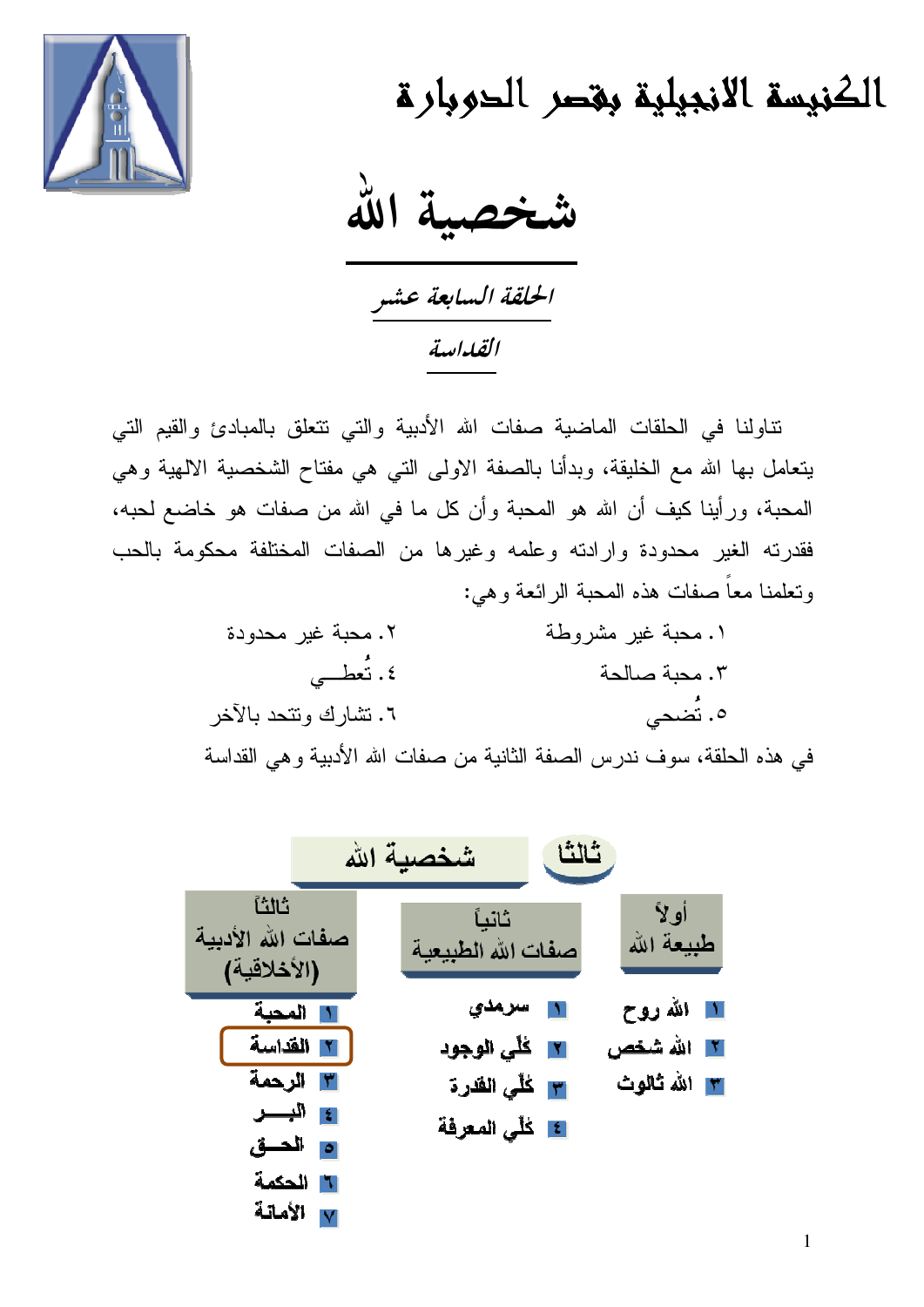أفرد الكتاب المقدس لصفة القداسة مكانة كبيرة من الحديث حتى ليظهر للقارئ أن هذه الصفة هي من الصفات المفتاحية العظمى لشخصية الله الأدبية، ولكن بالدراسة الكتابية المتأنية سنلاحظ مكانة هذه الصفة بين صفات الله المختلفة. وفيما يلي آيتين وردنا في الكتاب المقدس عن القداسة: - ترنيمة العذراء القديسة مريم: "لأَنَّ الْقَدِيرَ صَنَعَ بِي عَظَائِمَ ،وَاسْمُهُ <u>قُدُّوسٌ</u>" ( لو ١: ٤٩) وفيها نرى جلال الله في قدرته وجمال الله في قداسته

– نداء السرافيم بعضهم لبعض: "وَهَذَا نَادَى ذَاكَ: «<u>قُدُوسٌ قُدُوسٌ قُدُوسٌ وَ</u>بُّ الْجُنُودِ. مَجْدُهُ مِلْءُ كُلِّ الأَرْض»" (أش٦: ٣)

## ما هي القداسة

جاءت كلمة القداسة بمعنيين في الكتاب المقدس أولهما: بمعنى الإجلال أوالكمال المطلق ونستطيع أن نفهم هذا من بعض الأيات في الكتاب المقدس حيث لا يقصد الكتاب أن يتكلم عن صفة القداسة بل هو يتكلم عن عظمة ورفعة الله... بهاءه ومجده... جلاله وكماله.

**ثانيهما:** أن الله بلا شر ومنفصل عن الخطية.. يرفضها ويكرهها.. لا يصنع الشر.. ليس فبه خطبة

<mark>≢</mark> أحياناً ما نبدو هذه الصفة مخيفة لنا، وكأنها بعيدة عن المحبة التي تملأ قلب الله للانسان لأن قداسة الله تُظهرني كإنسان خاطئ، لا أقدر أن أقترب إليه، وهذا ما كان واضحاً كل الوضوح في العهد القديم حيث كان حضور الله مرتبطاً بالكثير من الأوامر المتعلقة بالقداسة، كما يُمنع اقتراب أي إنسان أو بهيمة من مكان الحضور الإلهي مخافة الموت لأن الله قدوس والانسان خاطئ: – "وكَانَ جَبَلُ سِينَاءَ كُلُّهُ يُدَخِّنُ مِنْ أَجْل أَنَّ الرَّبَّ نَزَلَ عَلَيْهِ بِالنَّارِ وَصَعِدَ دُخَانَهُ كَدُخَانِ الأَتُونِ وَارِتَجَفَ كُلُّ الْجَبَلِ جدّاً" . (خر ١٩: ١٨)

هذه الصورة مازالت قائمة في أفكارنا وقلوبنا عن الله وذلك بسبب إحساسنا بدونيتنا وانحطاطنا في الخطية وعدم استحقاقنا، فأصبحنا خائفين من الله لأنه قدوس ويكره الخطية بدلاً من إرتمائنا في أحضانه بسبب محبته العظيمة التي أحبنا بها، هربنا منه خوفاً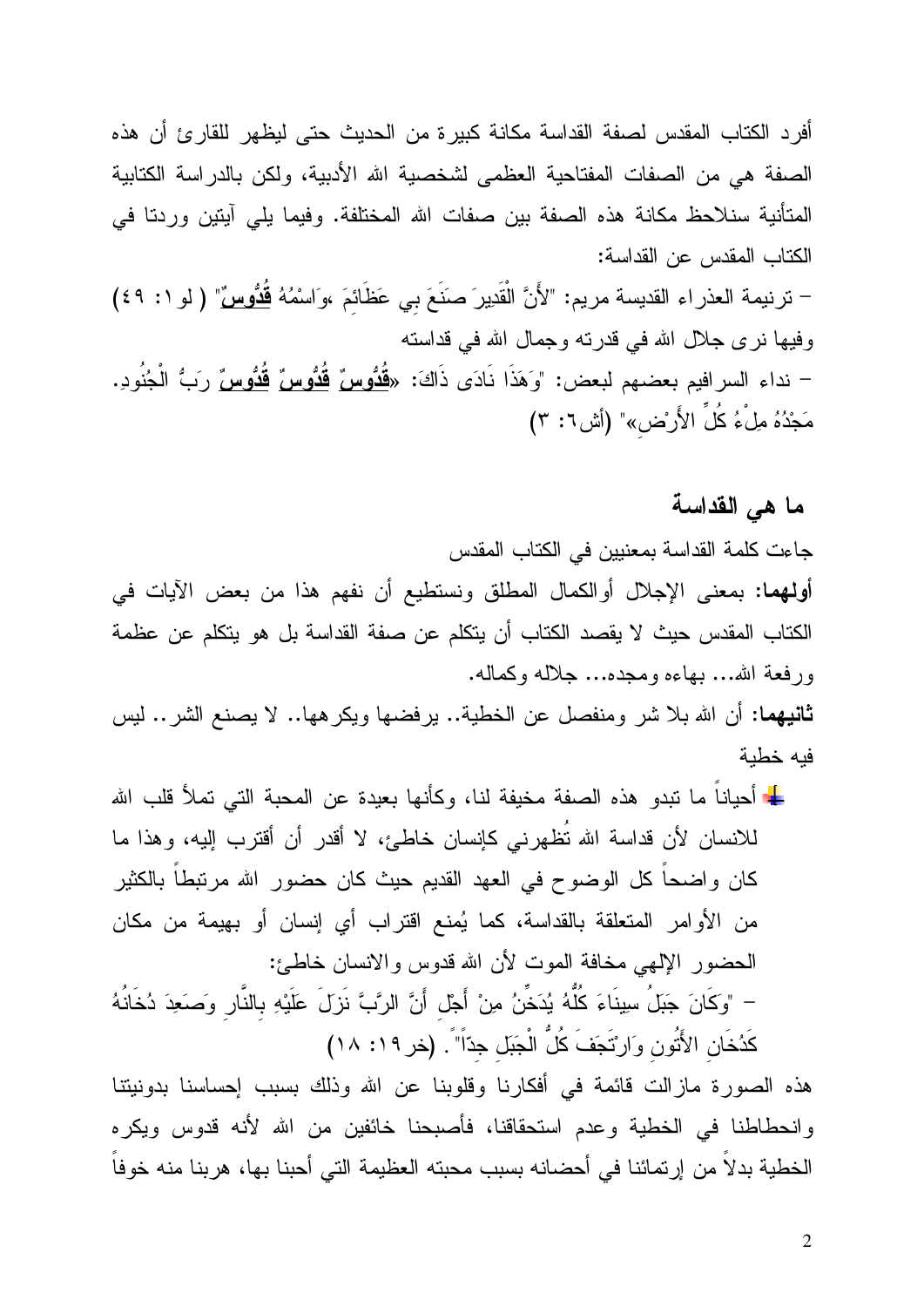من قداسته، وعوضاً عن التجائنا اليه عندما نصنع الشر ونرتكب الإثم، هربنا منه إلى الانغماس في الخطية. واليوم أدعوك عزيزي القارئ أن نفهم وندرك معاً ماهو المعنى الحقيقي لكون الله قدوس بلا شر، وذلك في ضوء المحبة التي هي كما ذكرنا قبلاً المفتاح الرئيسي لصفات الله الأدبية.

فمثلاً محبتي الشديدة لزوجتي تجعلني لا أستطيع أن أفكر على الاطلاق بأن أخونها أو أجرح شعورها لاني أحبها، وليس بسبب كوني رجلاً صالحاً بغض النظر عن حبي لها. صفات الله ليست مستقلة بعضها عن بعض وكأن كل صفة لها كيانها الخاص بها، فهي ليست باقة من الأزهار الجميلة كل ما يربطها ببعضها هو نفس الشخص، بل على العكس تماماً– صفات الله متكاملة، فكل الصفات لها علاقة بعضها ببعض، فمثلاً المحبة تعني أن لا نصنع شراً بالقريب كما جاء في (رو ١٣: ١٠): "اَلْمَحَبَّةُ لاَ تَصنَّعُ شَرّاً للْقَرِيبِ فَالْمَحَبَّةُ هِيَ تَكْمِيلُ النَّامُوسِ"، فالكتاب ربط بين المحبة وبين عدم صنع الشر للأخر، هذا معناه أنه يوجد علاقة بين المحبة وبين عدم فعل الشر الذي هو القداسة، وهذا ما يظهر من الدراسة

المتأنية للكتاب؛ أن سبب كوني لا أصنع الشر بالقريب هو محبتي لهذا القريب. فإذا أحببنا أنفسنا فلن نصنع الشر بها، وبالمثل إذا أحببنا الله فلن نصنع الشر في حقه. عندما سُئل المسيح عن الوصية الأولى والعظمى قَالَ: "تُحِبُّ الرَّبَّ إِلَهَكَ مِنْ كُلِّ قَلْبِكَ، وَمِنْ كُلِّ نَفْسِكَ، وَمِنْ كُلِّ فِكْرِكَ ۚ هَذِهِ هِيَ الْوَصِيَّةُ الأُولَى وَالْعُظْمَى وَالثَّانِيَةُ مِثْلُهَا: تُحِبُّ قَرِيبَكَ كَنَفْسِكَ..''(مت٢٢: ٣٧ - ٤٠). لقد غير ً الرب يسو ع– في العهد الجديد– مفهومنا عن القداسة وصار الدخول إلى القداسة من باب المحبة في غاية السهولة.. هذا على عكس المفهوم القديم البالي عن القداسة والتي تصورها البعض على أنها متطلب جديد أضبف وأثقل به كاهل الإنسان، وليس هذا فقط بل ستصبح كل الصفات الإلهية الأدبية هي أحجار تعلَّق في عنق المؤمن الذي يريد أن يحيا مع الله، لتعطله وتعوفه بدلاً من أن ندفعه إلى الأمام في علاقة حية بالله. إن سبب كراهية الله للخطية– أي سبب كون الله قدوس- ليس هو أن الخطية موجهة ضده على الرغم من أن هذا صحيح وليس لأن مشاعر الله تجرح نتيجة لها، بل السبب الحقيقي هو أن الله يحب الانسان وما نفعله في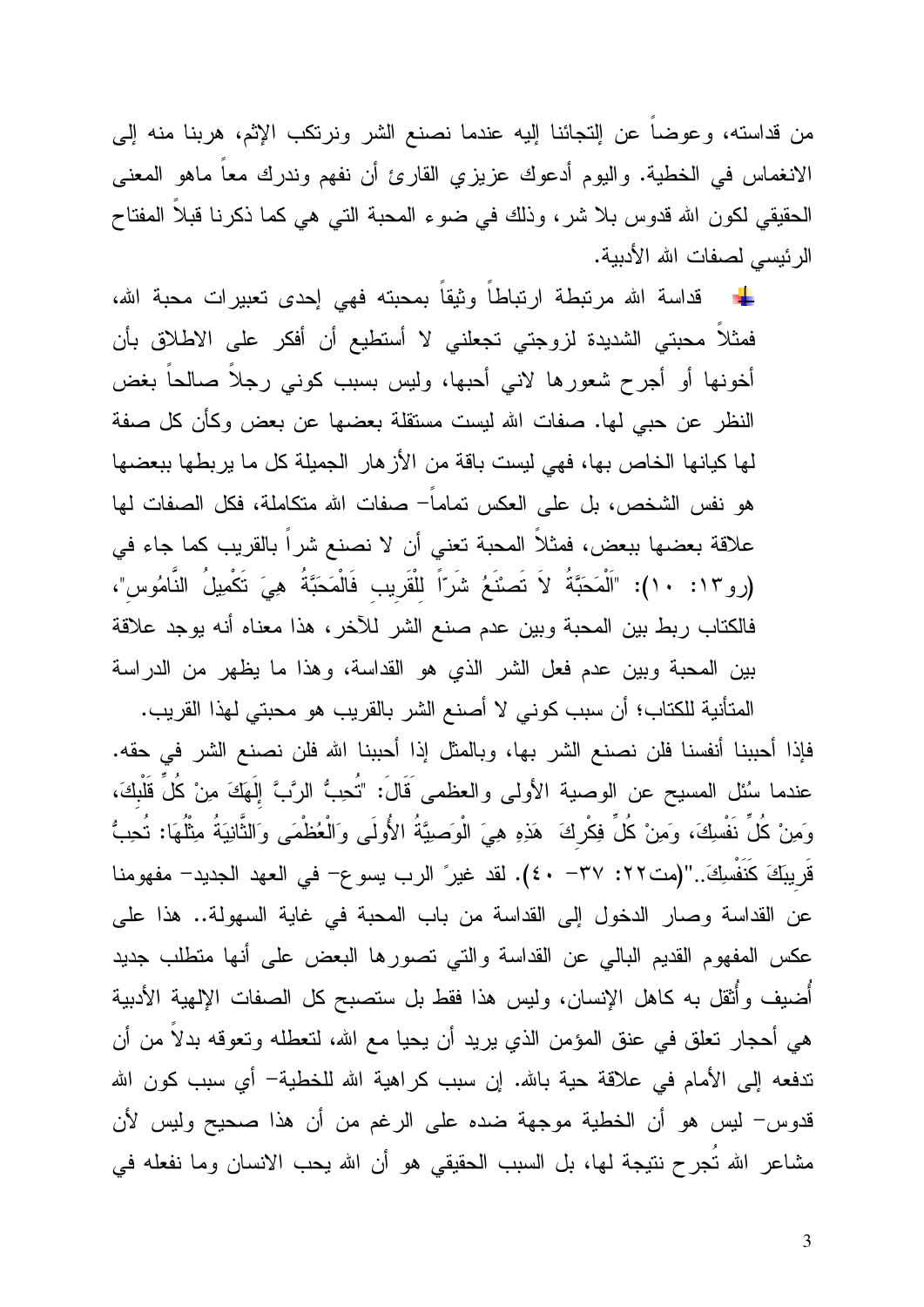حق الله من خطية يدمرنا وينهي سعادنتا، وهذا هو ما يُحزن قلب الله. إذاً القداسة نابعة من أصل الحب، فإذا كانت المحبة نهر متسع فإختيار القداسة وعدم الرغبة في صنع الشر واحدة من روافد هذه المحبة، وبالنالي قداسة الله لا نجعلني خائفا مرنعبا منه بل هي تُطمئنني أنه لن يفعل بي الشر لأنه قدوس:

– "إِنِّى أَنَا الرَّبُّ إِلَهُكُمْ فَتَتَقَدَّسُونَ وَتَكُونُونَ **قِدِّيسِينَ لأَنِّى أَنَا قُدُّوسٌ.** وَلاَ تُتَجِّسُوا أَنْفُسَكُمْ بدَبيب يَدِبُّ عَلَى الأَرْضِ". (لان ١١٧)

- "فَقَالَ يَشُوعُ للشَّعْب: لاَ تَقْدِرُونَ أَنْ تَعْبُدُوا الرَّبَّ لأَنَّهُ إِلَهٌ قُدُّوسٌ وَإِلَهٌ غَيُورٌ هُوَ لاَ يَغْفِرُ ۖ ذُنُوبَكُمْ وَخَطَايَاكُمْ". (يش ٢٤: ١٩)

ماقاله يشوع هنا عن الله مشوب بعدم الفهم لشخص الله، فالمفهوم في العهد القديم عن قداسة الله هو إذا قررنا أن لانعبد الله فسوف يبطش بنا ويغير علينا ولن يغفر لنا خطايانا، ولكننا اليوم، في العهد الجديد، وفي ضوء معرفة الرب يسوع المسيح فهمنا كيف أن الله يغير لنا وليس علينا فهو يغير لصالحنا:

– "لَيْسَ قُدُّوسٌ مِثْلَ الرَّبِّ لأَنَّهُ لَيْسَ غَيْرِكَ ۚ وَلَيْسَ صَخْرَةٌ مِثْلَ إِلَهنَا" ( ١صم٢: ٢)

- "لَا تَطْرَحْنِي مِنْ قُدَّامٍ وَجْهِكَ وَرَوحَكَ الْقُدُّوسَ لاَ تَتْزِعْهُ مِنِّي". (مز ٥١: ١١)

- "يَحْمَدُونَ اسْمَكَ الْعَظِيمَ وَالْمَهُوبَ ۚ قُدُّوسٌ هُو"َ. (مز ٩٩: ٣)

- "وَلَكِنْ أَنْتُمْ أَنْكَرْتُمُ الْقُدُّوسَ الْبَارَ" وَطَلَبْتُمْ أَنْ يُوهَبَ لَكُمْ رَجُلٌ قَاتِلٌ"( أع٣: ١٤)

– "لأَنَّهُ بِالْحَقِيقَةِ اجْتَمَعَ عَلَى فَتَاكَ الْقُدُّوس يَسُوعَ الَّذِي مَسَحْتَهُ هِيرُودُسُ وَبيلاَطُسُ الْبُنْطِيُّ مَعَ أُمَم وَتَشُعُوب إِسْرَائيل" (أع٤: ٢٧)

– "مَنْ مِنْكُمْ يُبَكِّتُنِي عَلَى خَطِيَّةٍ؟ فَإِنْ كُنْتُ أَقُولُ الْحَقَّ، فَلِمَاذَا لَسْتُمْ تُؤْمِنُونَ بي"؟ (يو ٨:  $(57)$